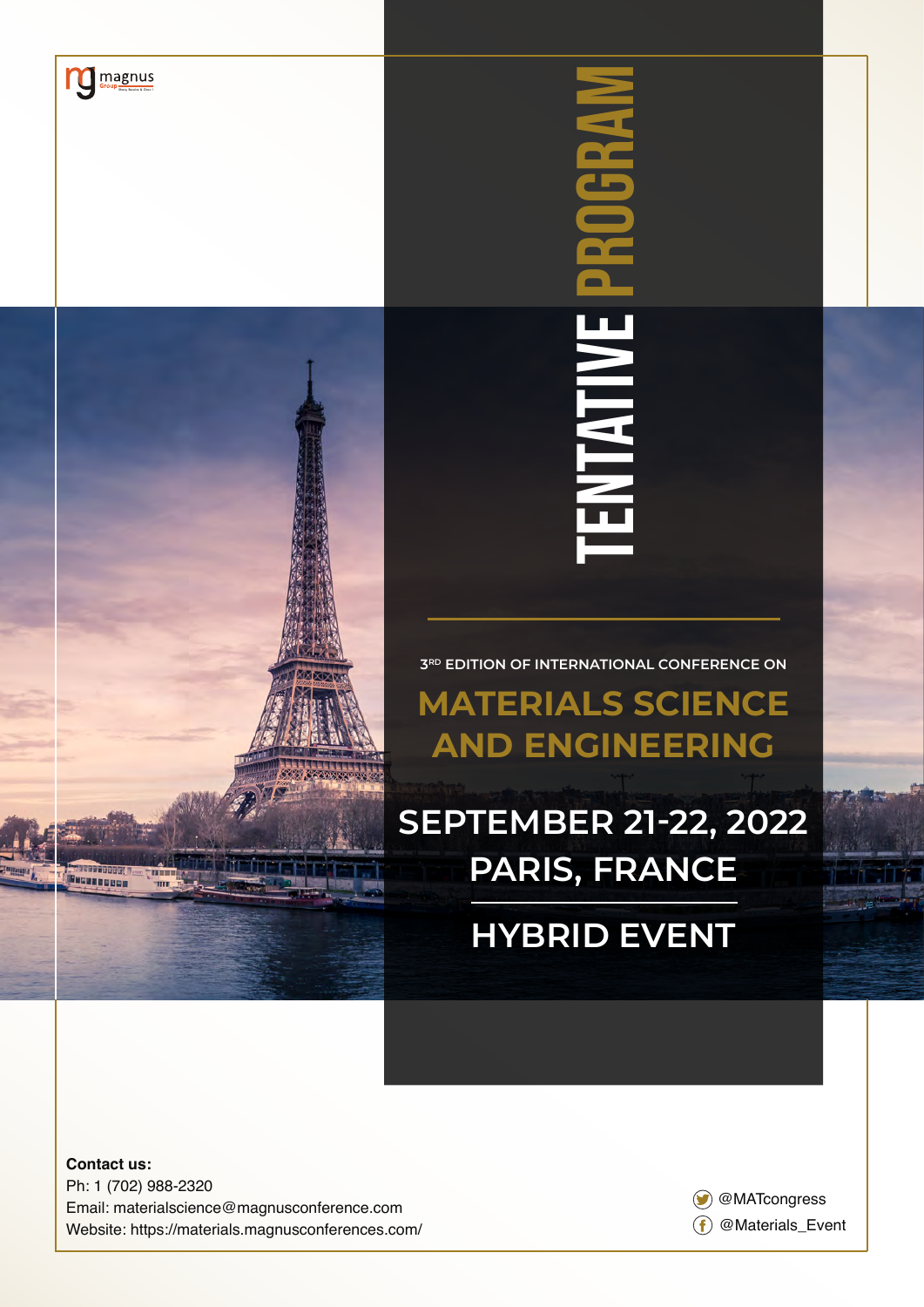# **MAT** 2022

## **ORGANIZING COMMITTEE MEMBERS**





**EPHRAIM SUHIR** Portland State University, United States

**HARI MOHAN SRIVASTAVA** University of Victoria, Canada







**KAMRAN NIKBIN** Imperial College, United Kingdom





## **SCIENTIFIC TOPICS**

- Ceramics, Engineering Materials and Composite Materials
- Mechanics, Characterization Techniques and **Equipments**
- Batteries & Solid Electrolyte Materials
- Environmental and Green Materials
- Computational Materials Science
- Materials Science and Engineering
- Nanomaterials and Nanotechnology
- Failure Analysis and Prevention Techniques
- Plastics and Elastomers
- Coating and Surface Engineering
- Magnetism and Multiferroism
- Structural Materials and Metallurgy
- Biosensors and Bio Electronic Materials
- Optical, Electronic, Magnetic Materials and Plasmonics
- **Emerging Smart Materials**
- Biomaterials and Medical Devices
- Applications of Metallurgy, Minerals and Materials Science in other fields

For more Topics: https://materials.magnusconferences.co[m/program/](https://magnusconferences.com/materials-science/program/scientific-sessions) **OSMAN ADIGUZEL**  $\left( \begin{array}{ccc} 1 & 1 & 1 \\ 1 & 1 & 1 \end{array} \right)$  [scientific-sessions](https://magnusconferences.com/materials-science/program/scientific-sessions)

Firat University, Turkey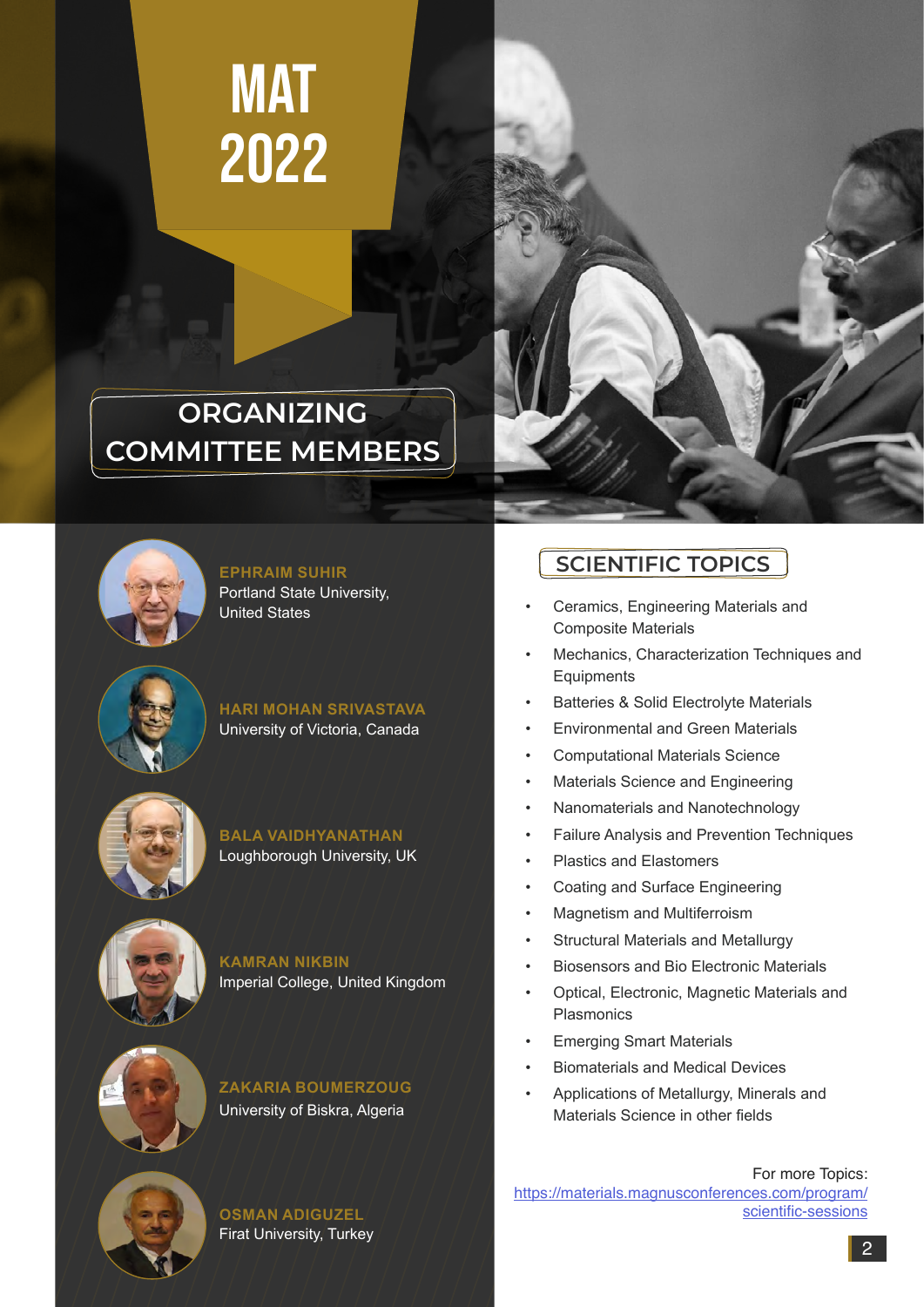# SEPT 21-22 MAT 2022 - TENTATIVE PROGRAM

### **Speaker Presentation Title**

## **Keynote Presentations**

| <b>Bala Vaidhyanathan</b><br>Loughborough University, United Kingdom | Title: 2D/3D Manufacture of Advanced Ceramics for Demanding<br>Applications |
|----------------------------------------------------------------------|-----------------------------------------------------------------------------|
| <b>Yarub Al Douri</b><br>American University of Iraq, Iraq           | Title: A correlation between nanotechnology and renewable energy            |
| <b>Kamran Nikbin</b><br>Imperial College, United Kingdom             | Title: Will be updated soon                                                 |

### **Oral Presentation**

| <b>Atefeh Golbang</b>                                                                                   | Title: Improving interlayer bonding and strength in 3D-printed                                                                                                                                                                    |
|---------------------------------------------------------------------------------------------------------|-----------------------------------------------------------------------------------------------------------------------------------------------------------------------------------------------------------------------------------|
| <b>Ulster University, UK</b>                                                                            | thermoplastics                                                                                                                                                                                                                    |
| <b>Talero Raefel</b>                                                                                    | Title: Thermally activated clays and their potential for cement                                                                                                                                                                   |
| Santa Susana, Spain                                                                                     | factories to stop contributing powerfully to global warming                                                                                                                                                                       |
| <b>Olayinka Ahmed Ibitowa</b><br>Carl von Ossietzky Universität Oldenburg,<br>Germany                   | Title: Highly porous carbon-based electrodes with enhanced<br>properties for application in sodium-ion batteries                                                                                                                  |
| Agnieszka Żmijewska-Rocha<br>PIEP - Centre for Innovation in Polymer<br>Engineering, Portugal           | Title: Influence of laser transmission welding parameters and<br>dimensions of welding rib on joint force in thermoplastic                                                                                                        |
| <b>Ekaterina Politova</b>                                                                               | Title: New lead-free perovskite materials on the base of sodium-                                                                                                                                                                  |
| Moscow State University, Russia                                                                         | potassium niobate and sodium-bismuth titanate oxides                                                                                                                                                                              |
| Bianca R. N. Pereira                                                                                    | Title: Effect of quenching on the structural, morphological, and                                                                                                                                                                  |
| Federal University of Technology, Brazil                                                                | magnetic properties at Cobalt and Nickel ferrites.                                                                                                                                                                                |
| <b>Tetiana Prikhna</b>                                                                                  | Title: ZrB2-SiC, ZrB2-SiC-ZrC and TaB2-SiC Composites                                                                                                                                                                             |
| National Academy of Sciences, Ukraine                                                                   | Manufactured Under High 4 GPa and 30 MPa Pressures                                                                                                                                                                                |
| <b>Osman Adiguzel</b>                                                                                   | Title: Crystallographic Basis of Thermal and Mechanical Reversibility                                                                                                                                                             |
| Firat University, Turkey                                                                                | in Shape Memory Alloys                                                                                                                                                                                                            |
| <b>Archana Sharma</b>                                                                                   | Title: Joining of high strength alloys and dissimilar materials using                                                                                                                                                             |
| Bhabha Atomic Research Centre, India                                                                    | Magnetic Pulse Welding Technique                                                                                                                                                                                                  |
| <b>Prasanta Chowdhury</b><br>CSIR - National Aerospace Laboratories,<br>India                           | Title: Development of current sensors using giant magnetoresistance<br>effect in magnetic multilayers                                                                                                                             |
| Sivasubramanian Palanisamy<br>Dilkap Research Institute of Engineering and<br>Management Studies, India | Title 1: Utilization of untreated Acacia Caesia fiber particle as novel<br>filler in natural rubber<br>Title 2: Physical, chemical and mechanical characterization of Natural<br>Bark Fibres (NBFs) reinforced polymer composites |